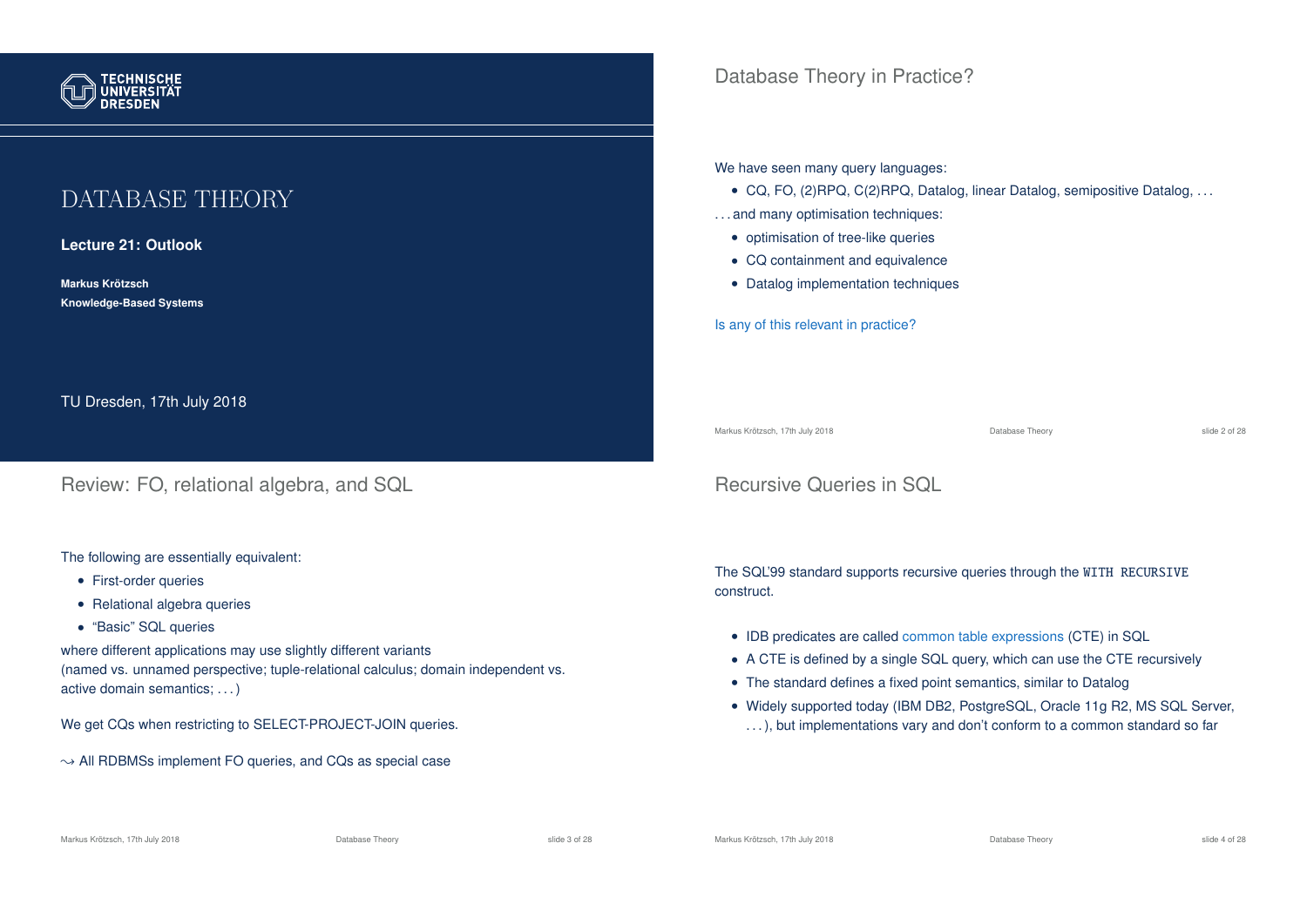## Recursive Queries in SQL: Example

#### Find all ancestors of Alice:

```
WITH RECURSIVE ancestor(young, old) AS (
```
SELECT parent.young, parent.old FROM parent UNION ALL SELECT ancestor.young, parent.old FROM ancestor, parent

```
WHERE ancestor.old = parent.young
```
### $\lambda$

```
SELECT * FROM ancestor WHERE ancestor.young = 'alice';
```
#### Notes:

- UNION ALL keeps duplicates, which leads to a multiset (bag) semantics that may cause termination problems.
- Many RDBMSs will fail to push the selection ancestor.young = 'alice' into the recursion; modifying the CTE definition to start from 'alice' would help them.

```
Markus Krötzsch, 17th July 2018 Database Theory Database Theory Slide 5 of 28 slide 5 of 28
```
# Expressive Power of Recursive SQL (2)

### SQL is too powerful for a declarative recursive query language:

- Combination of negation and recursion is hard to define and implement.
- Functions such as addition can extend the active domain.
- $\rightarrow$  non-declarative approach to recursion (Turing complete)
- $\rightarrow$  all implementations allow non-terminating queries

### With care, one can still formulate sane queries.

Expressive power in terms of Datalog:

- Minimal: linear Datalog with bounded recursion depth (can still be useful, e.g., for navigating hierarchies)
- Maximal: arbitrary semi-positive Datalog with successor order, and beyond

#### Markus Krötzsch, 17th July 2018 Database Theory slide 7 of 28

## Expressive Power of Recursive SQL

### The expressive power of recursive SQL is not easy to determine:

- A CTE uses only a single IDB predicate, but it can use unions
- UNTON ALL enforces a multiset semantics
- SQL subsumes FO queries (including negation!)
- SQL has other features, e.g., adding numbers
- Specific RDBMSs have own extensions or restrictions

#### Some relevant questions:

- Can I use negation to filter duplicates during recursion?
- SQL allows this, but implementations like MS SQL Server return wrong results when trying this (unsuitable implementation approach that operates "depth-first" tuple-by-tuple using separate "stacks").
- Can I use the CTE more than once in a recursive term? SQL allows this, but not all RDBMSs support it. Even RDBMSs that allow it may not always implement it correctly, so some care is needed.

Markus Krötzsch, 17th July 2018 Database Theory slide 6 of 28

# Recursion in SQL: Conclusions

### Mixed picture of recursion in SQL:

- SQL'99 supports arbitrary Datalog
- Practical implementations are ad hoc and rather limited
- No simple & terminating queries with unbounded recursion
- Some implementations seem to support at least linear Datalog in a clean way (e.g., PostgreSQL supports UNION and duplicate elimination in recursive CTEs, using a special case of semi-naive evaluation)
- Online documentation mostly fails to clarify restrictions

#### Recursive CTEs are not the only option:

- Oracle has a proprietary SQL extension CONNECT BY
- similar to Transitive Closure operator in FO queries
- designed for linear recursion

#### Oracle speaks of "subquery factoring" when using CTEs.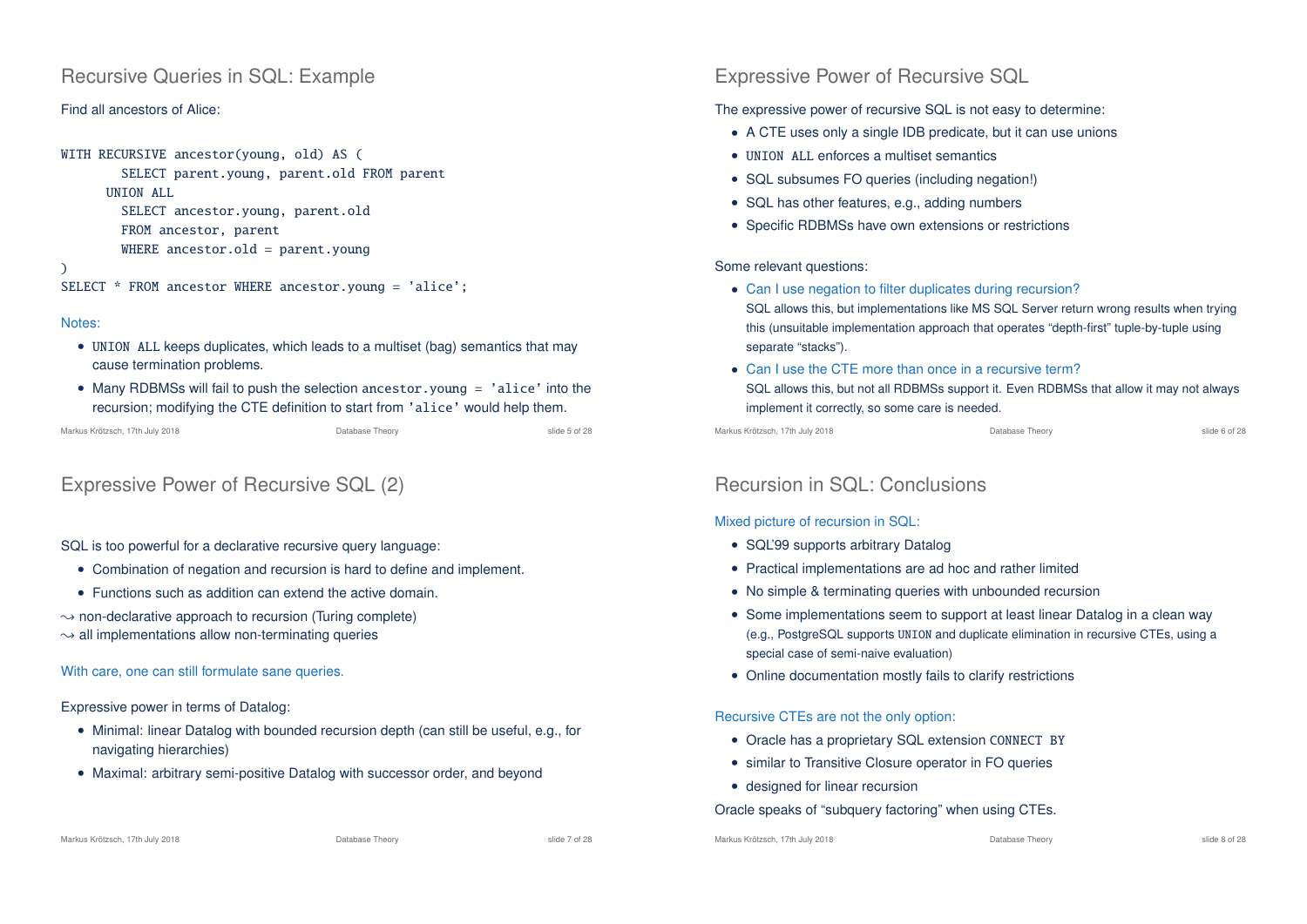## Practical Recursion Beyond SQL

## SQL support for recursion is a bit shaky

 $\rightarrow$  how about other types of DBMSs?

Recursion plays a role in a number of distinct areas, including:

- Datalog implementations
- XQuery and XPath query languages for XML
- SPARQL query language for RDF
- Graph query languages

Markus Krötzsch, 17th July 2018 Database Theory slide 9 of 28

```
Querying RDF Graphs with SPARQL
```
#### SPARQL Protocol and RDF Query Language

- Query language for RDF graphs (roughly: labelled, directed graphs)
- W3C standard, currently in version 1.1 (2013)
- Widely used for accessing RDF databases

#### Structure of a simple SPARQL query:

SELECT <variable list> WHERE { <pattern> }

- <pattern> is a basic graph pattern: a list of "triples" of the form "subject predicate object ." (denoting an edge from subject to object labelled by predicate)
- Patterns may contain variables (marked by prefix ?) that can be selected
- Many other features (more complex conditions in queries, limit & offset, grouping & aggregation, ...)

## Datalog Implementation in Practice

#### Dedicated Datalog engines as of 2018 (incomplete):

- RDFox Fast in-memory RDF database with runtime materialisation and updates
- VLog Fast in-memory Datalog materialisation with bindings to several databases, including RDF and RDBMS (co-developed at TU Dresden)
- Llunatic PostgreSQL-based implementation of a rule engine
- Graal In-memory rule engine with RDBMS bindings
- SociaLite and EmptyHeaded Datalog-based languages and engines for social network analysis
- DeepDive Data analysis platform with support for Datalog-based language "DDlog"
- LogicBlox Big data analytics platform that uses Datalog rules (commercial, discontinued?)
- DLV Answer set programming engine that is usable on Datalog programs (commercial)
- Datomic Distributed, versioned database using Datalog as main query language (commercial)
- E Fast theorem prover for first-order logic with equality; can be used on Datalog as well
- $\bullet$  ...
- $\rightarrow$  Extremely diverse tools for very different requirements
- Markus Krötzsch, 17th July 2018 Database Theory slide 10 of 28

## SPARQL Query Example

Find people whose parents were born in the same city in Saxony, and return them together with that city:

```
PREFIX ex: <http://example.org/>
SELECT ?person ?city
WHERE {
    ?person ex:hasMother ?mother .
    ?person ex:hasFather ?father .
    ?mother ex:bornIn ?city .
    ?father ex:bornIn ?city .
    ?city ex:locatedIn ex:Saxony .
```
}

Essentially a conjunctive query with ternary EDB predicates written in a simple text-based syntax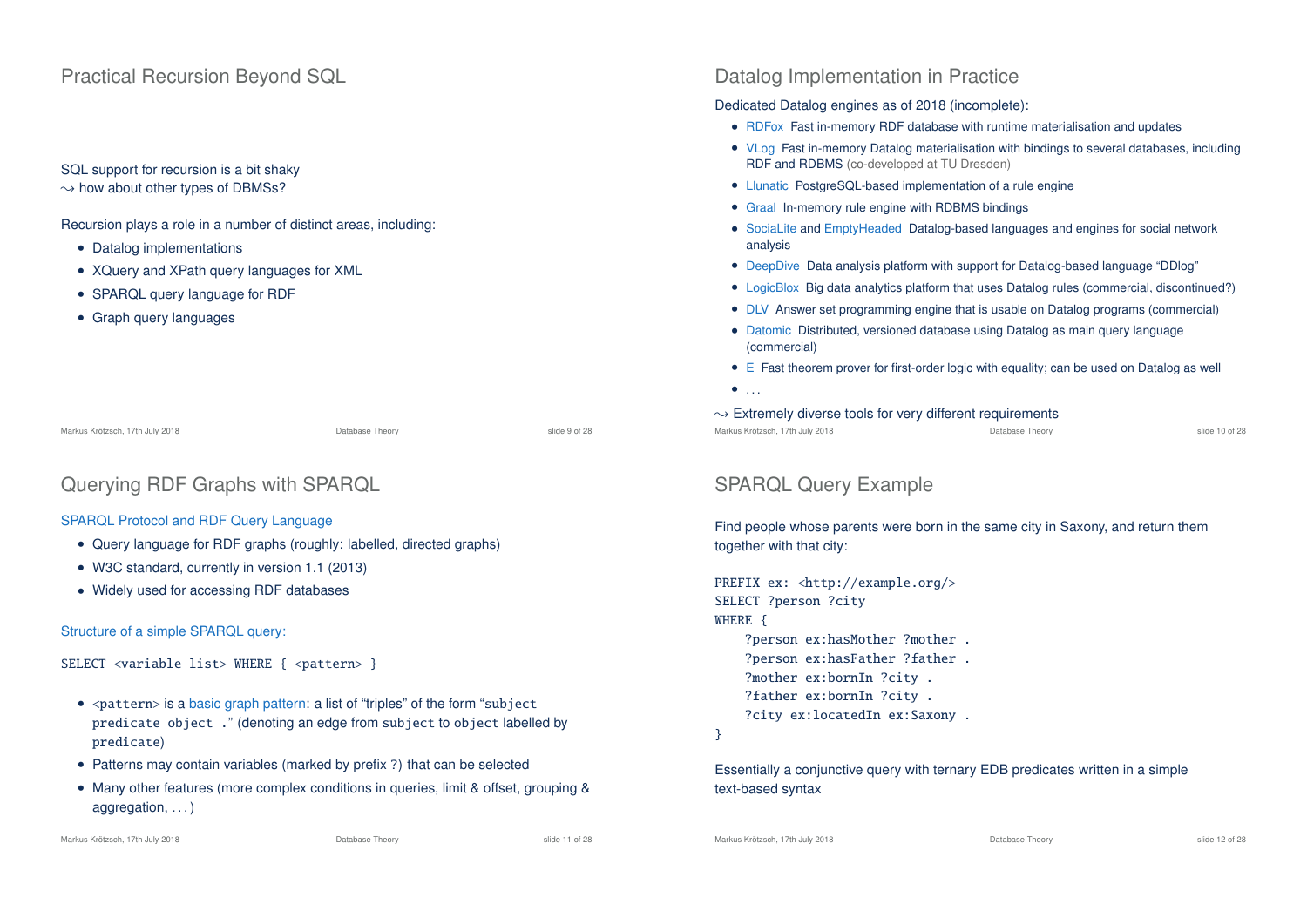# SPARQL and Recursion

Since version 1.1, SPARQL supports C2RPQs: Property Path Expressions

#### Regular expression syntax:

- Single letter: name (URI) of a property (predicate) in RDF
- Converse  $\ell^-$  of letter  $\ell$  is written as  $\hat{\ell}$
- Sequence (○) is /, alternative (+) is |, zero-or-more is \*
- Other features: optional ?, one-or-more +, atomic negation !

### Example:

| PREFIX $ex: \langle \text{http://example.org/}\rangle$ |
|--------------------------------------------------------|
| SELECT ?person ?ancestor                               |
| WHERE {                                                |
| ?person ( (ex:hasMother ex:hasFather)+ ) ?ancestor .   |
|                                                        |

```
Markus Krötzsch, 17th July 2018 Database Theory slide 13 of 28
```
# Recursion in other Graph Databases

Graph databases support recursive queries, but there is no standard query language  $\rightarrow$  sometimes not fully clear what is supported/moving target

### Example: Cypher query language in Neo4J

```
MATCH (p)-[r:HasMother|HasFather*]->(a)
WHERE p.name='Alice'
RETURN p,r,a
```
- Support for retrieving matched paths (r in example)
- Additional graph search features (shortest path, limited recursion, etc.)
- No full support for RPQs, since stars cannot be applied to complex expressions
- Query matching is based on isomorphism rather than homomorphism (does not make a difference when checking the existence of simple paths, but does make a difference for CQs and for counting queries)

# Recursion in SPARQL: Conclusions

### Widely supported feature of most modern RDF databases

- Set-based semantics that agrees with C2RPQs
- Typically implemented in a declarative way (no operational extensions)
- Guaranteed to terminate, given sufficient resources
- Performance depends on implementation and data (not all implementations have a good optimiser for property paths)
- Example implementations: BlazeGraph, OpenLink Virtuoso, Stardog, . . .
- Frequently used (in particular on Wikidata, where around 20% of SPARQL queries used \* in Jan–Mar 2018 [Malyshev et al., ISWC 2018])

Markus Krötzsch, 17th July 2018 Database Theory slide 14 of 28

# Recursion in XML Document Processing

### XML a W3C standard for a document markup language

- XML is used for markup and data representation
- XML documents can be interpreted under a tree-shaped Document Object Model (DOM)
- DOM tree is an ordered tree where each node has a type, and optionally also attribute values

The XML query language XPath defines ways to query XML DOMs

- W3C standard now in version 3.0 (2014); many practical implementations based on XPath 1.0
- Key concept: expressions to select (query) nodes and attributes in a DOM tree
- Recursion is important for navigating trees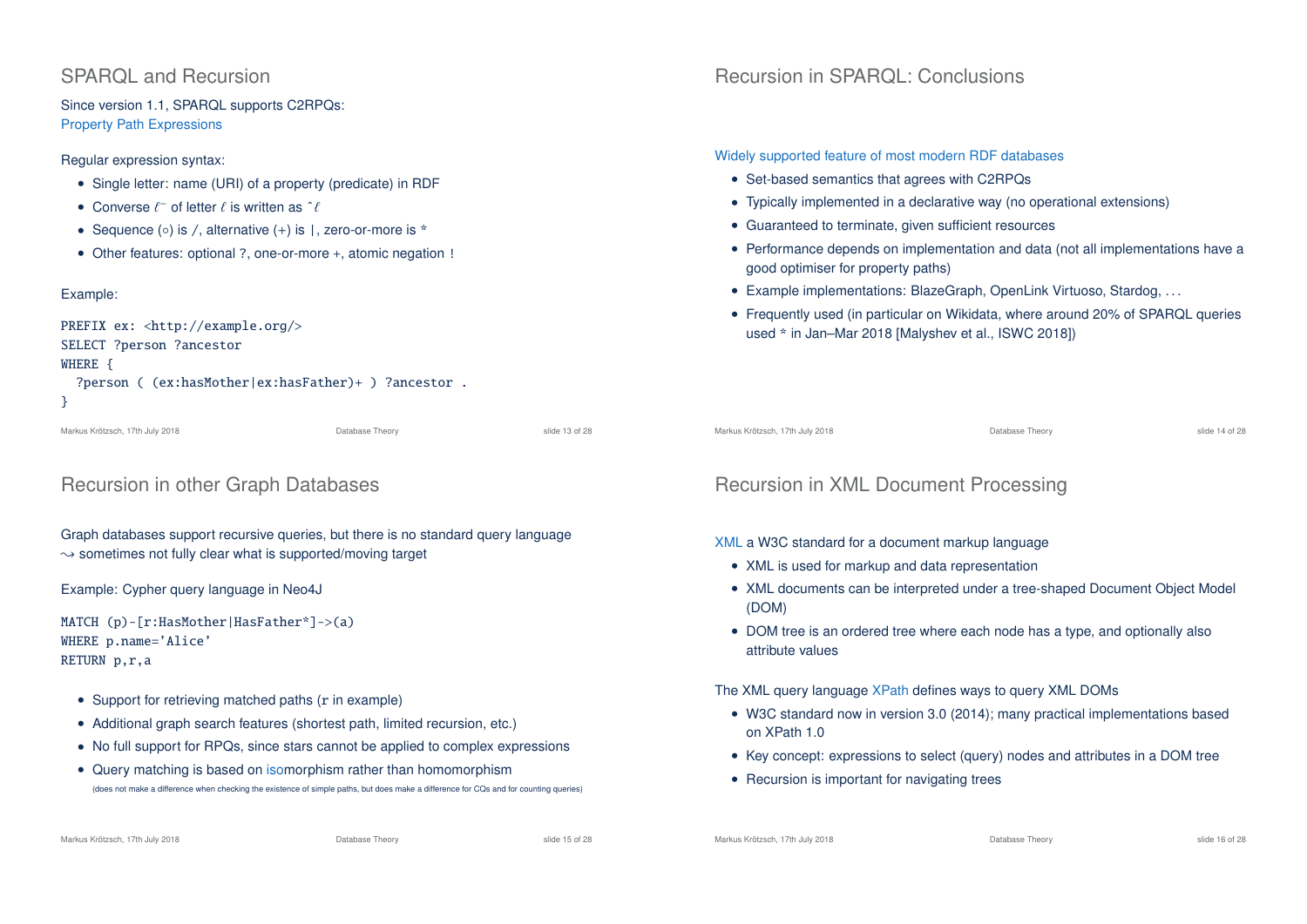## XPath Expression Examples

XPath expressions navigate the DOM tree by using natural binary relations among nodes, called axes, such as "child" and "descendant."

Example XPath expressions:

- /A/B nodes of type B that are children of a node of type A that is the root of the DOM tree
- A//C arbitrary descendants of the a node of type A that is the start node (context node) for the query
- $//C[./D/E]/F$  nodes of type F that are the child of a node of type C anywhere in the DOM, where the C-node has a D child that has an E child.

There are many further features related to attribute selection and use of other axes

## XPath: Expressive Power

XPath is related to 2RPQs

- There are some differences between DOM trees and words
- Many XPath location steps could be written in 2RPQ

Predicates in square brackets are used to test additional path-like conditions for a node

- Example: A[.//B] only matches A-type nodes that have a descendant of type B
- Corresponds to unary sub-2RPQs of the form ∃*y*.*E*(*x*, *y*) that test if a node *x* has an *E*-path to some other node

 $\rightarrow$  not expressible in (C)2RPQs without further extensions

| Markus Krötzsch, 17th July 2018                            | Database Theory | slide 17 of 28 | Markus Krötzsch, 17th July 2018 | Database Theory | slide 18 of 28 |
|------------------------------------------------------------|-----------------|----------------|---------------------------------|-----------------|----------------|
| <b>Recursion in XPath: Conclusions</b>                     |                 |                |                                 |                 |                |
|                                                            |                 |                |                                 |                 |                |
| XPath: XML navigation base on path queries                 |                 |                |                                 |                 |                |
| • Declarative, set-based semantics                         |                 |                |                                 |                 |                |
| • Standardised in several versions                         |                 |                |                                 |                 |                |
| • Many implementations (program libraries, some DBMS)      |                 |                | <b>Summary and Outlook</b>      |                 |                |
| • Large number of features – hard to analyse theoretically |                 |                |                                 |                 |                |

#### Related approaches:

- XQuery: extension of XPath with computational features
- CSS Selectors: simple query language for navigating HTML documents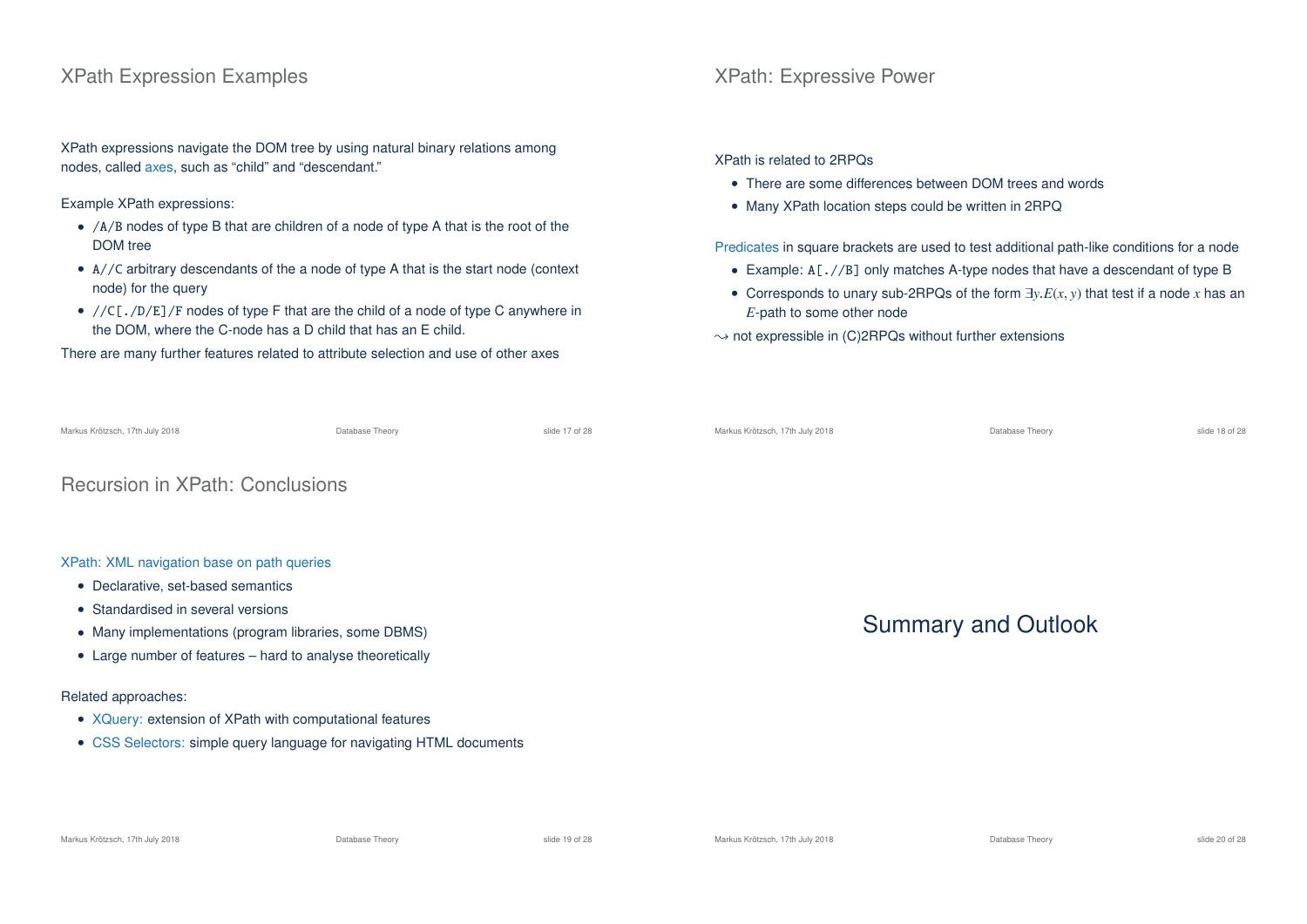## Summary: Queries

We have covered three main topics:

- first-order queries
- Datalog
- path query languages

looking at the following main aspects:

- expressive power
- complexity of query answering
- complexity/feasibility of perfect query optimisation
- some algorithmic approaches

Equal focus on results and methods

#### $\rightarrow$  understanding why something holds

Markus Krötzsch, 17th July 2018 Database Theory slide 21 of 28

# The Big Picture: Notes for Offline Reading

- Given complexities usually are upper and lower bounds ("complete"), though  $AC^0$ is just an upper bound
- "Linear Datalog" refers to the strict definition given in the course. Some authors consider a final CQ "on top" of linear Datalog programs, but this does not change anything (see below).
- The "-" for arbitrary query mappings mean that these problems are not defined (we have no query expressions that could be the input of an algorithm, just mappings).
- Some complexities given were not shown, including P-completeness of Datalog emptiness (left as exercise).
- Most complexities for semipositive Datalog with a successor ordering are easily obtained from Datalog using the fact that the required negated EDB predicates and ordering facts can be added to a given database in polynomial time.

# The Ultimate Big Picture



#### Legend: Data compl./Comb. & Query compl./Equivalence & containment/Emptiness

Markus Krötzsch, 17th July 2018 Database Theory slide 22 of 28

# The Big Picture: Notes for Offline Reading

Emptiness of semipositive Datalog with a successor ordering is not quite so obvious . . .

### Proof sketch:

- Emptiness of the intersection of two context-free grammars  $G_1$  and  $G_2$  is undecidable.
- The word problem of context-free grammars is in P.
- A database can encode a word if it is a linear chain using binary letter predicates. This can be checked in P.
- Semipositive Datalog with successor captures P, so there is a Boolean query  $P_{G_1,G_2}$  in this language that decides if the database encodes a word that is in  $G_1$ and  $G<sub>2</sub>$ .
- The emptiness problem of  $P_{G_1,G_2}$  is equivalent to the emptiness problem for  $G_1 \cap G_2$ .